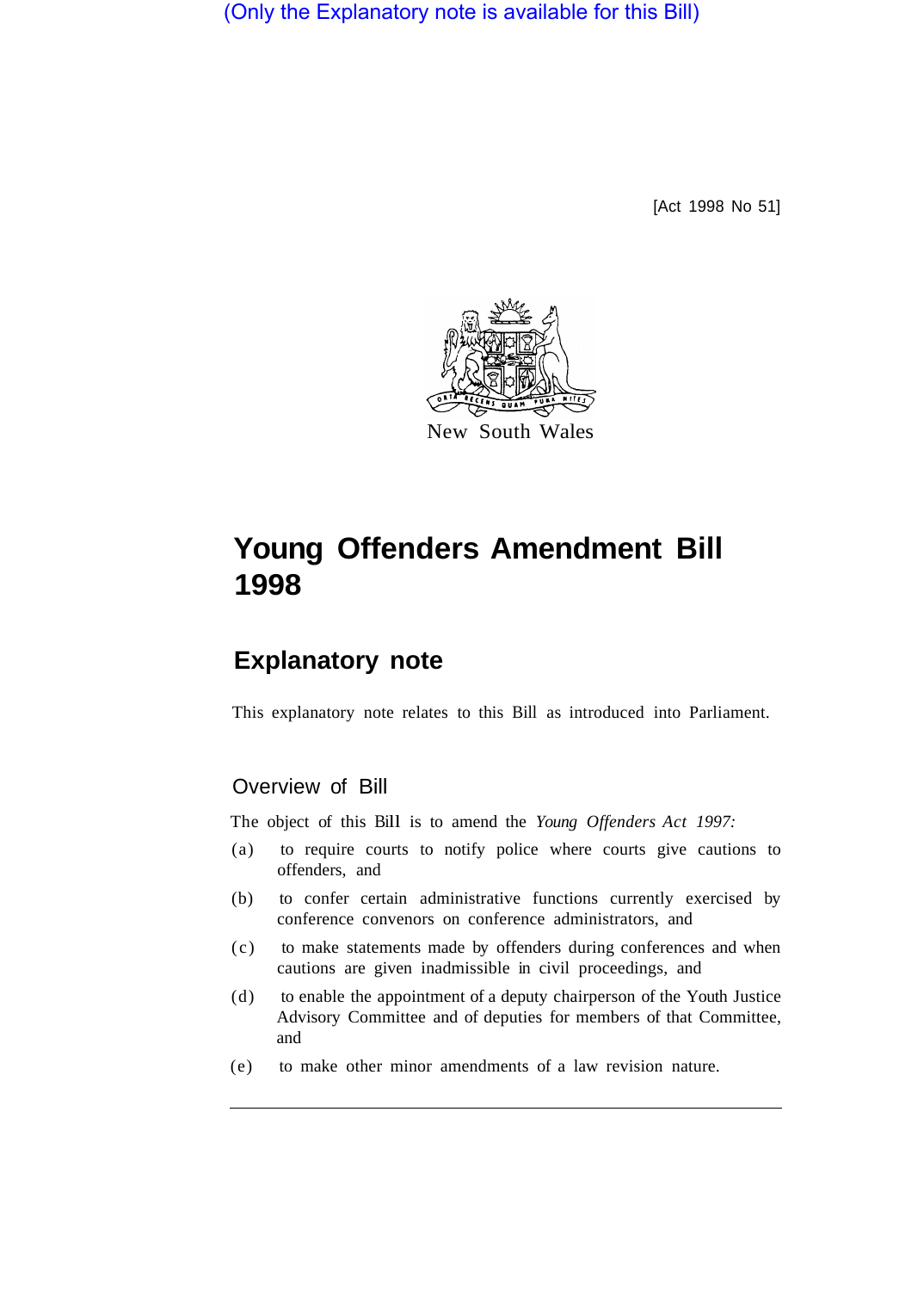Young Offenders Amendment Bill 1998 [Act 1998 No 51]

Explanatory note

### Outline of provisions

**Clause 1** sets out the name (also called the short title) of the proposed Act.

**Clause 2** provides for the commencement of the proposed Act on a day or days to be appointed by proclamation.

**Clause 3** is a formal provision giving effect to the amendments to the *Young Offenders Act 1997* set out in Schedule 1.

#### **Schedule 1 Amendments**

**Schedule 1 [1]** defines the expression *relevant conference administrator.* 

**Schedule 1 [2]** requires courts that give cautions (rather than imposing other penalties) to notify local police area commanders of any such decisions and of the reasons for giving cautions.

**Schedule 1 [3] requires the conference convenor of a youth justice** conference to consult the relevant conference administrator when determining details as to the holding of the conference. This will be in addition to the persons the conference convenor is currently required to consult.

**Schedule 1** [4] makes it clear that a youth justice conference that relates to a child who is held in custody in a detention centre may be held at the detention centre.

**Schedule 1 [5] requires a conference convenor to notify the relevant** conference administrator when a child fails, without reasonable excuse, to attend a youth justice conference. Currently, the conference convenor notifies the person who referred the child for a conference directly, but this function will now be carried out by the conference convenor.

**Schedule 1 [6]** requires a conference convenor to notify the relevant conference administrator when he or she is satisfied that the participants at a youth justice conference are unable to agree to an outcome plan that complies with the *Young Offenders Act 1997.* **Schedule 1 [7]** provides that the conference administrator will then notify the person who referred the child for a conference. Currently, the conference convenor notifies the person who referred the child for a conference directly, but this function will now be carried out by the conference convenor.

Explanatory note page 2